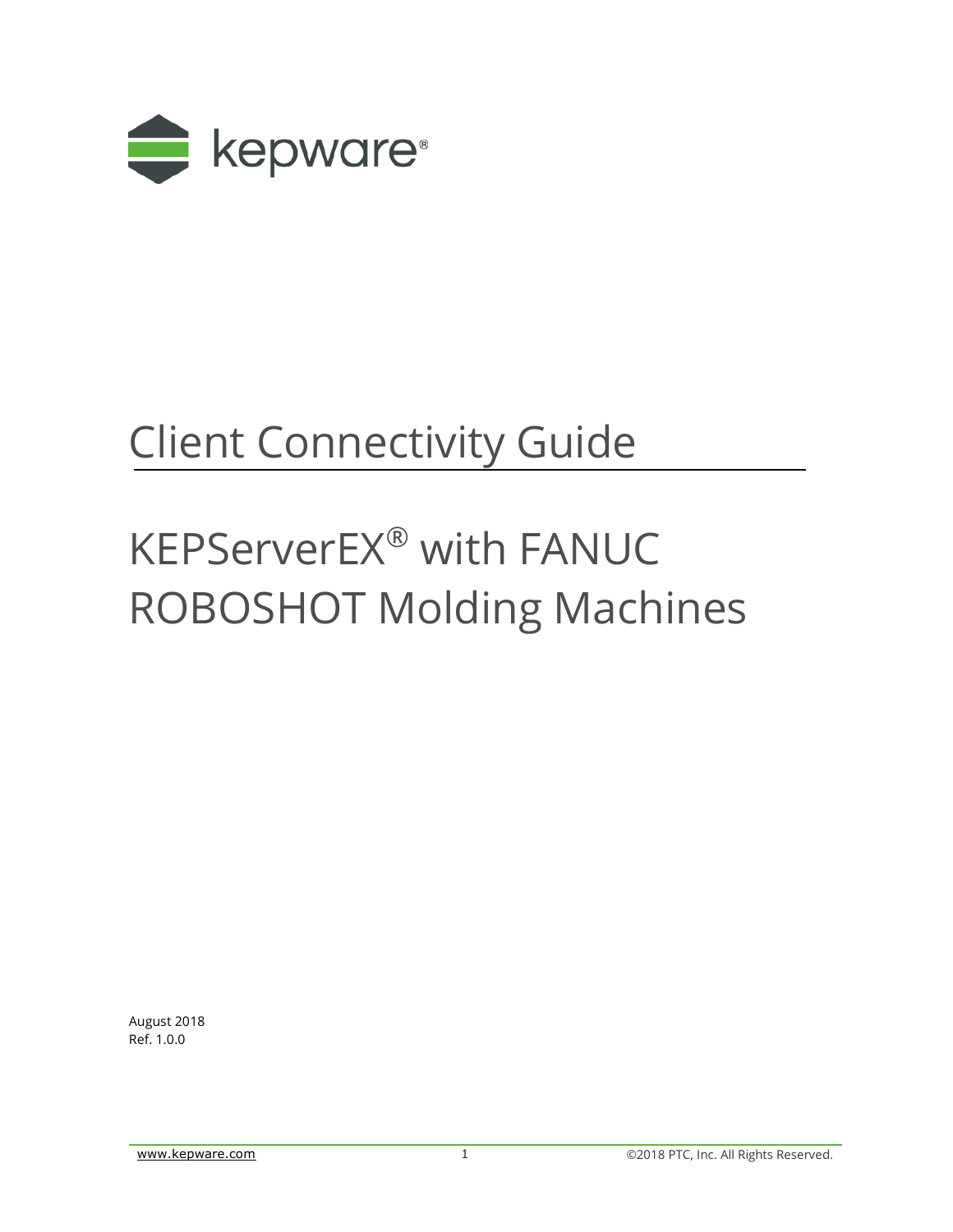### **Table of Contents**

| 2.             |                                                               |  |
|----------------|---------------------------------------------------------------|--|
| 3.             | Install and Configure the FANUC ROBOSHOT EUROMAP 63 Interface |  |
| 4.             |                                                               |  |
| 5 <sub>1</sub> |                                                               |  |
| 6.             |                                                               |  |
| 7.             |                                                               |  |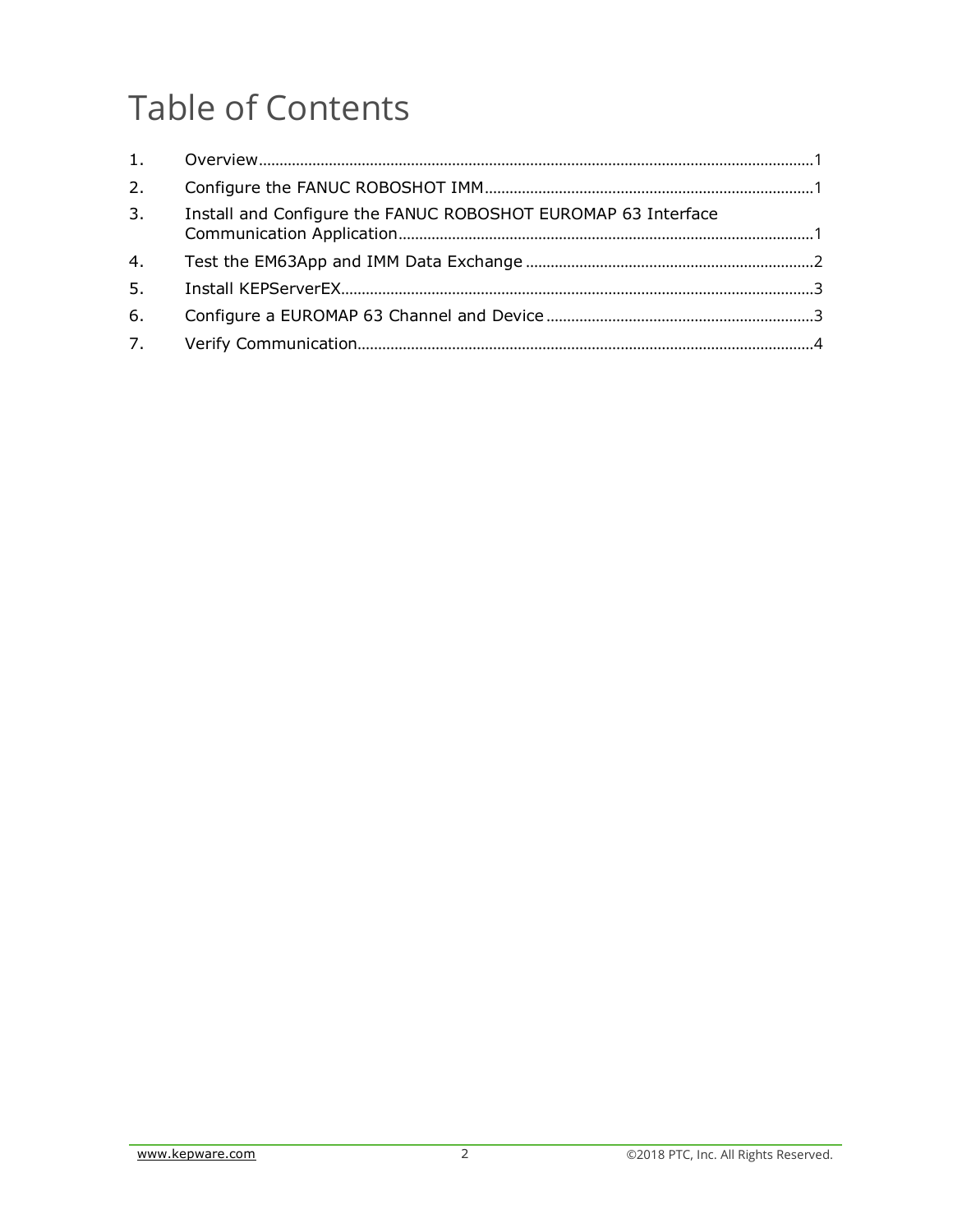#### <span id="page-2-0"></span>**1. Overview**

This guide describes establishing a connection between the KEPServerEX® data server with the EUROMAP 63 driver and a FANUC ROBOSHOT injection molding machine (IMM).

**Tip**: KEPServerEX version 6.6 and the EUROMAP 63 5.8.13 application are used for this guide.

The FANUC Corporation provides a FANUC ROBOSHOT EUROMAP 63 interface communication application called EM63App, which can be used for communication between the IMM and the KEPServerEX® data server though the EUROMAP 63 driver. The application communicates with the driver through files placed in the configured Session File Directory Path that conform to the EUROMAP 63 specification.

**Note**: It may be necessary to configure the computer system firewall to allow these applications to communicate with the IMM.

#### <span id="page-2-1"></span>**2. Configure the FANUC ROBOSHOT IMM**

- **The molding machine and the computer on which the EM63App is installed must be** able to communicate with each other on the network.
- 1. Configure the IMM with the IP address of the computer on which the EM63App is installed. On the COMMUNICATION page, set this in the IP ADDRESS in the upper right.
- 2. Configure the physical IMM with the correct machine number. It must match the number in the Machine Master application, which assigns numbers to each configured machine starting with 1. On the COMMUNICATION page, set this in the MACHINE ID in the upper right.
- 3. Configure the IP Address, sub-net mask, and default gateway of the IMM.
- 4. On the COMMUNICATION page, set these values in the upper left box (titled MACHINE).
- 5. Note the IP ADDRESS assigned to the ROBOSHOT for configuring the EM63App.

#### <span id="page-2-2"></span>**3. Install and Configure the FANUC ROBOSHOT EUROMAP 63 Interface Communication Application**

- 1. Run EM63IF\_setup.exe with administrative privileges.
- 2. Click through the install wizard dialogs to install the FANUC EUROMAP 63 interface.
- 3. After the files are copied and the install completes, restart the computer.
- 4. When the computer is rebooted, a new database should automatically be created. If not, use the Database Utility application as described in the EM63IF\_Setup application system startup document to create the database.
- 5. Create a MACHINE.INI file in the format defined by the EUROMAP 63 specification.

An example MACHINE.INI: [MACHINES] 1=MACHINE\_1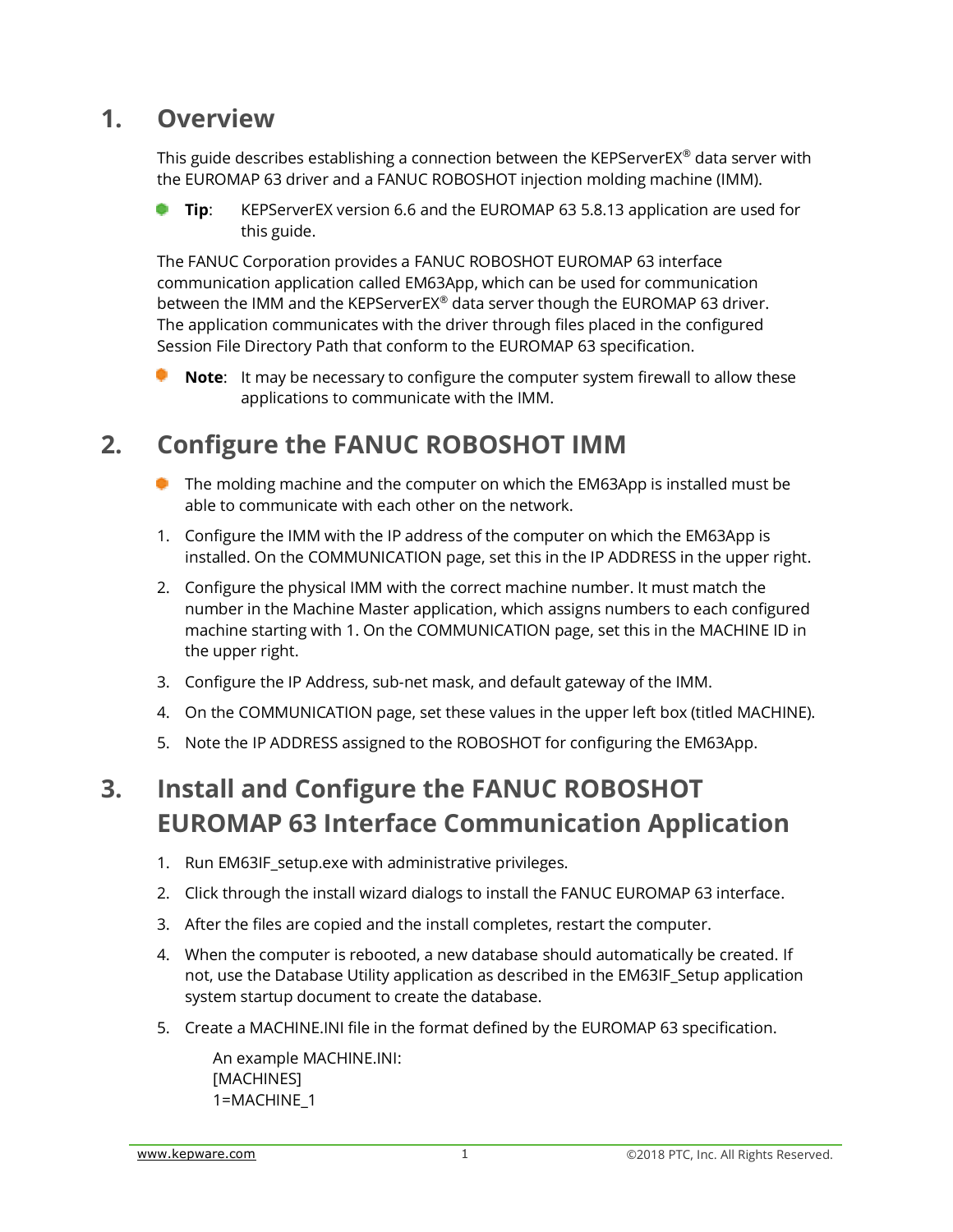[MACHINE\_1] SESSIONPATH=C:\Machine\_1 MAXSESSIONS=10

- 6. Open the Machine Master application and add the machine, Machine\_1, with the IP address of the IMM (where Machine\_1 is the machine number in the MACHINE.INI file).
- 7. Select the machine type.
- 8. Save and exit.
- 9. Run the EM63 setup application and specify the path to the MACHINE.INI file.
- 10. Click on the **Advanced** button to configure other interface parameters.
	- a. Change Rename LOG file or not at writing to **Don't rename and write**.
	- b. Change Rename DAT file or not at writing to **Don't rename and write**.
- 11. Apply the changes.
- 12. Close the application.
- 13. Run the Data Control application and start data exchange between the EM63App and the molding machine.

#### <span id="page-3-0"></span>**4. Test the EM63App and IMM Data Exchange**

While the Data Control application is running, it is watching for files to appear in the session directory defined in the MACHINE.INI file. It consumes the session and presentation request files, which contain EUROMAP 63 specific commands, and communicates with the IMM using the proprietary protocol to obtain the requested information. When the IMM cycle completes, it responds to the requests and the data control application writes session, presentation, and application response files as required by the request and then deletes the session request file to indicate the transaction is complete.

- 1. The IMM display panel COMMUNICATION page should show "Waiting for server" next to the Status in the upper right.
- 2. The data control application log window should indicate that it is initialized and waiting for a session request.
- 3. Create a text file in the session directory, named REPORTTEST.JOB, with these lines:

JOB REPORTTEST RESPONSE "REPORTTEST.RSP"; REPORT REPORTTEST APPEND "REPORTTEST.DAT" START IMMEDIATE STOP NEVER CYCLIC SHOT 1 SAMPLES 1 SESSIONS 1 PARAMETERS ActCntCyc, ActCntCycRej;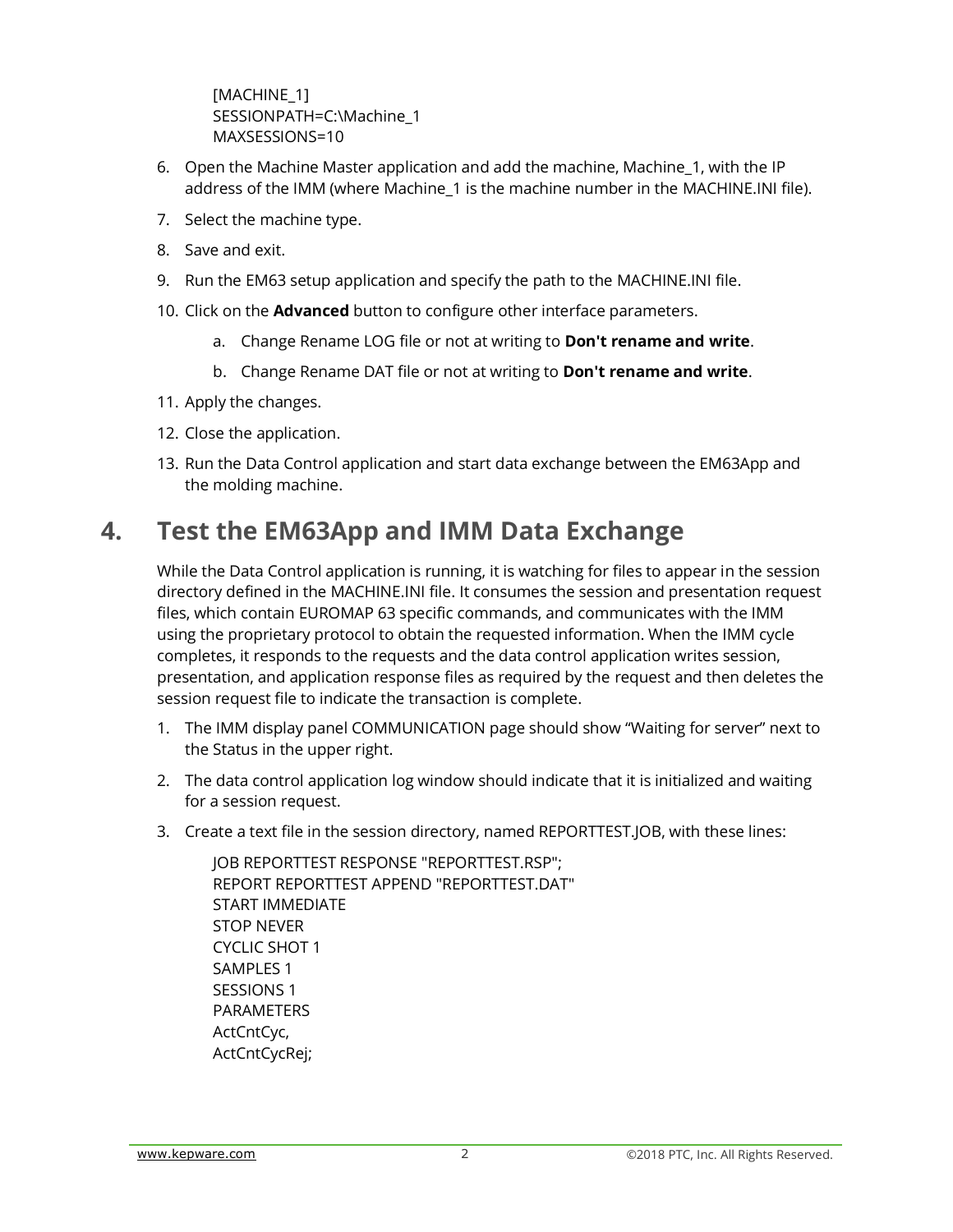4. Create a text file in the session directory named SESS0000.REQ with these lines:

00000000 CONNECT; 00000001 EXECUTE "REPORTTEST.JOB";

- 5. As soon as that session request file is saved, the data control application should communicate with the IMM. Verify this on the IMM display panel on the COMMUNICATION page. In the upper right, the text should show "COMMUNICATING" next to Status.
- 6. If the test is successful, the SESS0000.REQ file is deleted and three new files appear: SESS0000.RSP, REPORTTEST.RSP, and REPORTTEST.DAT.

#### <span id="page-4-0"></span>**5. Install KEPServerEX**

- 1. Locate and launch the KEPServerEX install (by double-clicking on the icon).
- 2. Select **Run** or **Open** to start the install. If an active content warning is displayed, click **Yes** to continue.
- 3. In the installation welcome screen, click **Next**.
- 4. Read and click **I accept the terms in the License Agreement** in End-User License Agreement.
- 5. Click **Next**.
- 6. Continue through the installation and adjust the settings for the environment.
- 7. In the Vertical Suite Selection; choose a Vertical, Typical, or Custom options.
- 8. In Select Features, expand the tree to view and select drivers to install.
- 9. Select the EUROMAP 63 driver.
- 10. Select **Will be installed on local hard drive** and click **Next**.
- 11. Click **Install** to start the installation.

#### <span id="page-4-1"></span>**6. Configure a EUROMAP 63 Channel and Device**

- 1. Start the KEPServerEX 6 Configuration application.
- 2. Create a new EUROMAP 63 channel under connectivity. *See the help file for steps.*
- 3. Add a device to the channel. *See the help file for steps.*
- 4. Device properties that may need to change from the default:
	- a. **Request Timeout** This timeout should be longer than the typical cycle time of the IMM.
	- b. **Session File Directory Path** Configure this to a folder that is accessible by the users of both KEPServerEX and the EUROMAP 63 interface communication application. This path must be the one specified in the machine.ini as the SESSIONPATH.
	- c. **Minimum/Maximum Session Numbers** Session numbers must not overlap with other applications that may be communicating in the same session directory. To